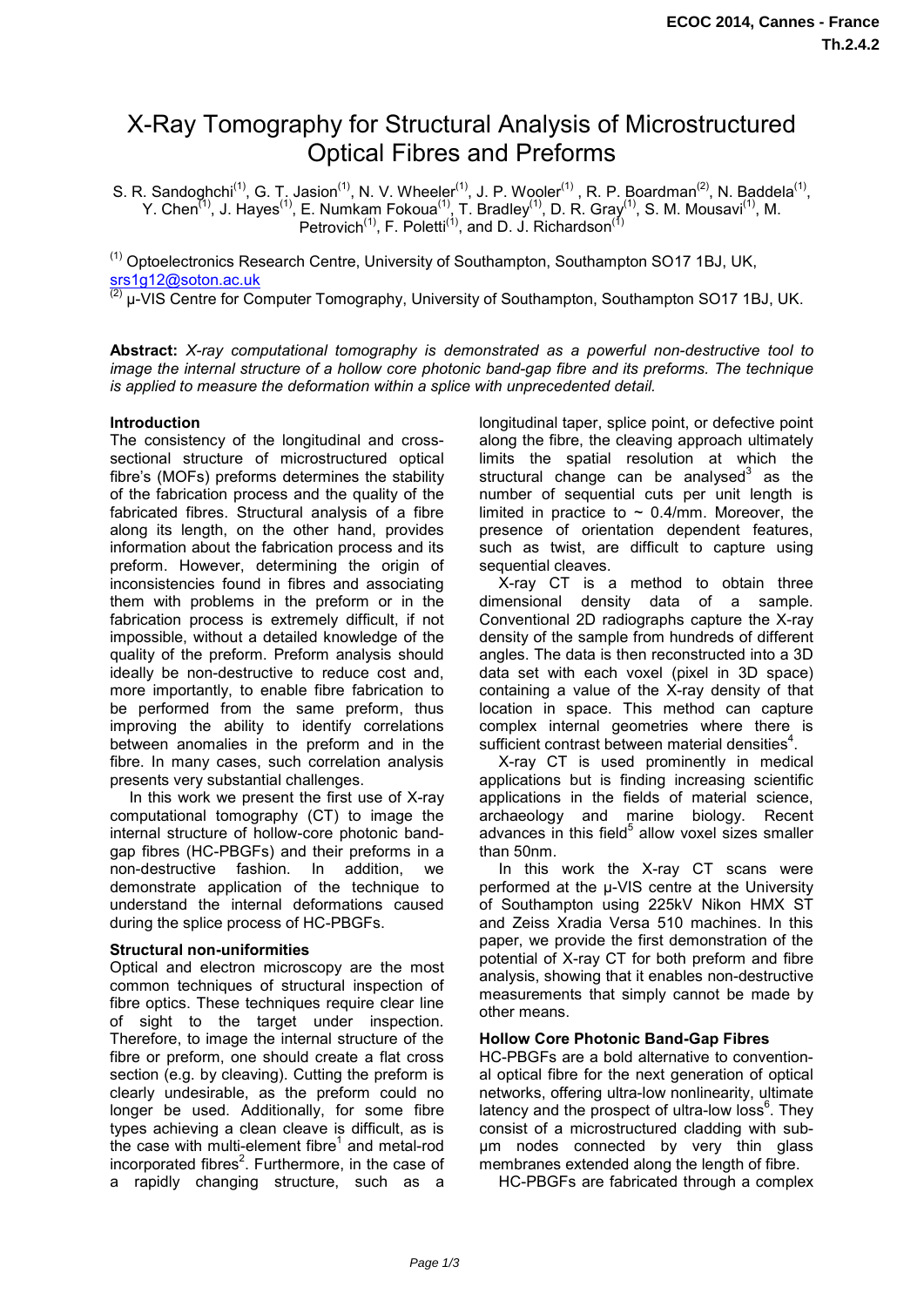

Fig. 1. Images from X-ray CT scans, left to right: a) 1<sup>st</sup> stage preform of a 37-cell hollow core incorporating a core tube with capillary arrangement drift highlighted, b) cane of a 19-cell hollow core and c) a 19-cell hollow core photonic band gap fibre.

manual fabrication process in which, a plurality of mm size high purity glass capillaries are stacked in a hexagonal lattice and inserted into a glass tube to form the first stage preform with an outer diameter (OD) of a few cm. The first stage preform is drawn down to microstructured cane with an OD of a few mm which is then inserted into another jacketing tube to form the second stage preform. This final preform is then drawn on a fibre drawing tower to produce the final HC-PBGF with an OD ranging from 100-300 microns depending on the operating wavelength<sup>7</sup>.

Longitudinal consistency of both preform and cane over their entire length is required to produce a long length of uniform fibre free from defects/inconsistencies, which can significantly degrade the transmission quality of the fibre<sup>3</sup>. This need for consistency is of paramount importance when considering these fibres as candidates for next generation telecom systems.

### **Tomographic methods**

CT methods allow observation of the internal structure of preforms, canes and fibres, to investigate their structural uniformity in three dimensions.

Among X-ray, visible light and acoustic tomography methods the first two provide the highest geometric detail<sup>8</sup> - about 1 $\mu$ m for visible light tomography. Visible light methods are however limited to rather low refractive index changes in the internal structure of the sample, therefore holey or microstructured samples need to be filled with suitable refractive index matching oil, which in most cases is destructive and not reversible. X-ray CT, however, does not require any modification of the sample.

MOF preforms and canes can be analysed by X-ray CT without destroying the sample, unlike conventional methods that requires destructive sample preparation such as polishing. For MOFs, the only conventional method to investigate longitudinal structural changes is cleaving which potentially damages the features of interest in the microstructure. Advances in tomography methods have enabled high resolution imaging of the cross section of fibres as well as along their length. To the best of our knowledge, no other method can offer better resolution in the longitudinal direction.

## **Results**

Figure 1 shows the result of a CT scan of each key fabrication stage for a typical HC-PBGF. Tomographic imaging of the preform, Fig. 1(a), allows the identification of longitudinal inconsistencies in the arrays of capillaries (i.e. twist, bend or drift). In addition, one should be able to identify contamination (based on shape or material density), and/or failure of any<br>capillaries (cracks). This may enable capillaries (cracks). This may enable<br>substantially improved time and cost substantially improved time and cost management of the fibre fabrication process. Fig. 1 (a) shows an example of a preform with some arrangement drift across the preform structure in the very outer ring. In Fig. 1 (b) the X-ray CT image shows the excellent consistency and uniformity of the structure within a MOF cane. The voxel size and scan length are 3.35µm and 3.39mm respectively. In Fig. 1 (c) an image of a 19-cell HC-PBGF is presented with a quarter cut-away. The voxel size here is set to 0.418µm and the scan length is 407µm. In all of these images contamination and structural defects larger than a voxel should be detectable.

Sensitivity to the density of materials is another advantage of this method, which we have explored for the study of contamination within the preforms, canes and fibres. Fig. 2 (a) shows a high-density contaminant in between the outer ring of the microstructure cladding and the jacketing glass in a cane. The feature is consistent with a metal particle, which may have been inadvertently incorporated during the preform assembly.

## **HC-PBGF Splice**

Fusion splicing is the conventional method of joining two optical fibres together with low loss. The same technology, but with an advanced procedure, can be used to join HC-PBGFs together or to solid fibres. Low loss and robust HC-PBGF-to-HC-PBGF or HC-PBGF to solid fibre splices have been demonstrated<sup>9</sup> but